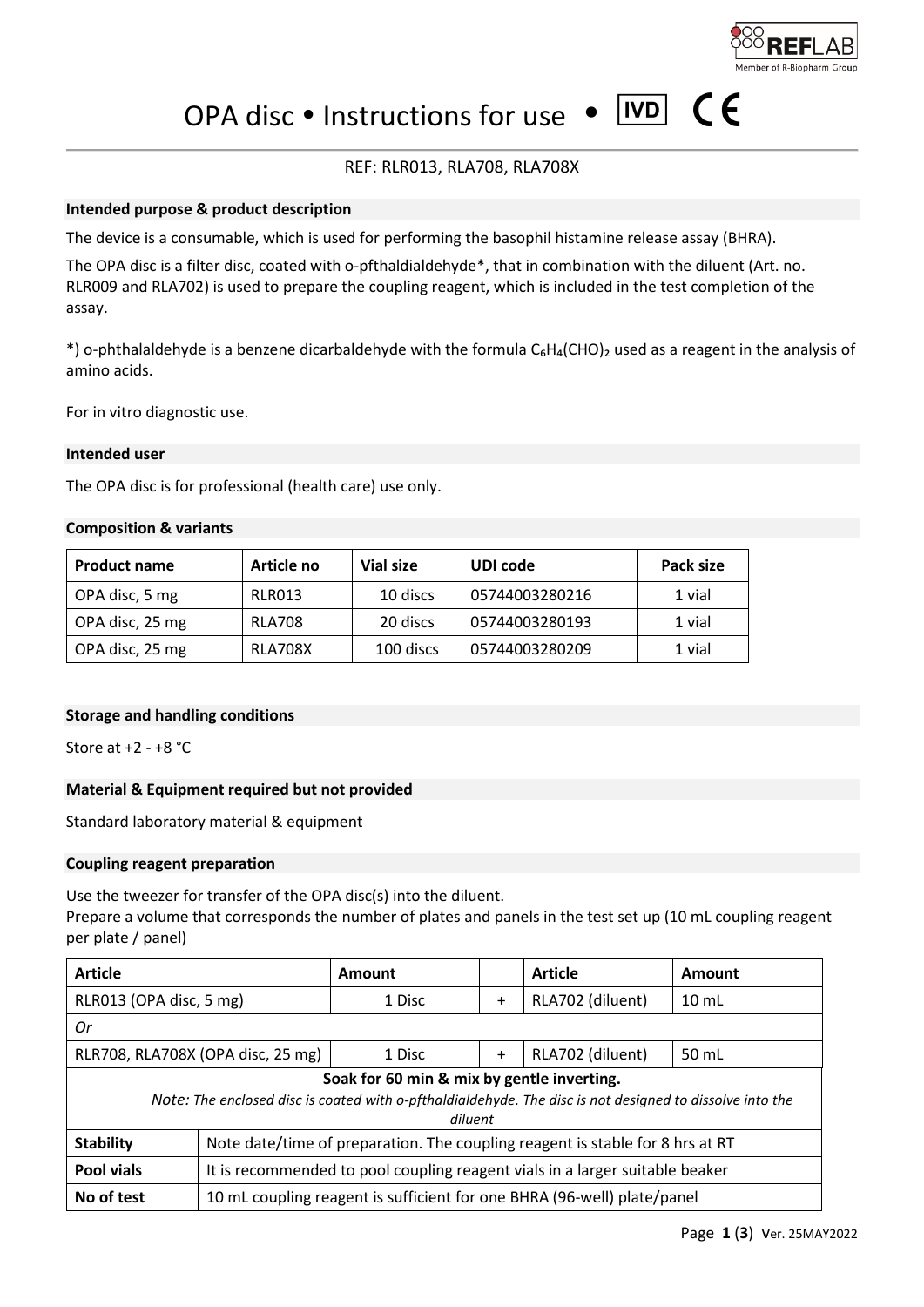

 $|ND|$ 

 $\epsilon$ 

OPA disc • Instructions for use •

# REF: RLR013, RLA708, RLA708X

## **Test procedure**

- 1. Pipet 75 µL coupling reagent into each well.
- 2. Reaction time: 10 min NOTE: it is important to time the reaction precisely.
- 3. Pipet 75 µL stop reagent into each well.
- 4. Follow separate IFU for fluorometric detection in the Histareader<sup>™</sup> 501/501-1

## **Test principle**

Refer to separately provided BHRA / HR-Test method-specific work instructions.

## **Warnings**

OPA disc, 5 mg, 25 mg



Contains o-phthaldialdehyde:

| H301: | Toxic if swallowed.                                                                                            |
|-------|----------------------------------------------------------------------------------------------------------------|
| H314: | Causes severe skin burns and eye damage.                                                                       |
| H317: | May cause an allergic skin reaction.                                                                           |
| H335: | May cause respiratory irritation.                                                                              |
| H410: | Very toxic to aquatic life with long lasting effects.                                                          |
| P260: | Do not breathe dusts or mists.                                                                                 |
| P273: | Avoid release to the environment.                                                                              |
| P280: | Wear protective gloves/protective clothing/eye protection/face protection/hearing protection.                  |
|       | P303+P361+P353: IF ON SKIN (or hair): Take off immediately all contaminated clothing. Rinse skin with water.   |
|       | P304+P340+P310: IF INHALED: Remove person to fresh air and keep comfortable for breathing. Immediately call    |
|       | a POISON CENTER/doctor.                                                                                        |
|       | P305+P351+P338: IF IN EYES: Rinse cautiously with water for several minutes. Remove contact lenses, if present |
|       | and easy to do. Continue rinsing.                                                                              |
|       |                                                                                                                |

## Prepared coupling reagent

The coupling reagent is an environmentally hazardous reagent (See waste disposal information below)

# **Waste disposal**

## OPA disc, 5 mg, 25 mg

The mixture is to be considered as hazardous waste. Disposal should be according to local, state or national legislation. Dispose of through authority facilities or pass to chemical disposal company. EWC-code:16 05 08 (mixture itself) 15 02 02 (paper towel, inert material etc. contaminated with the mixture)

Page **2** (**3**) ver. 25MAY2022